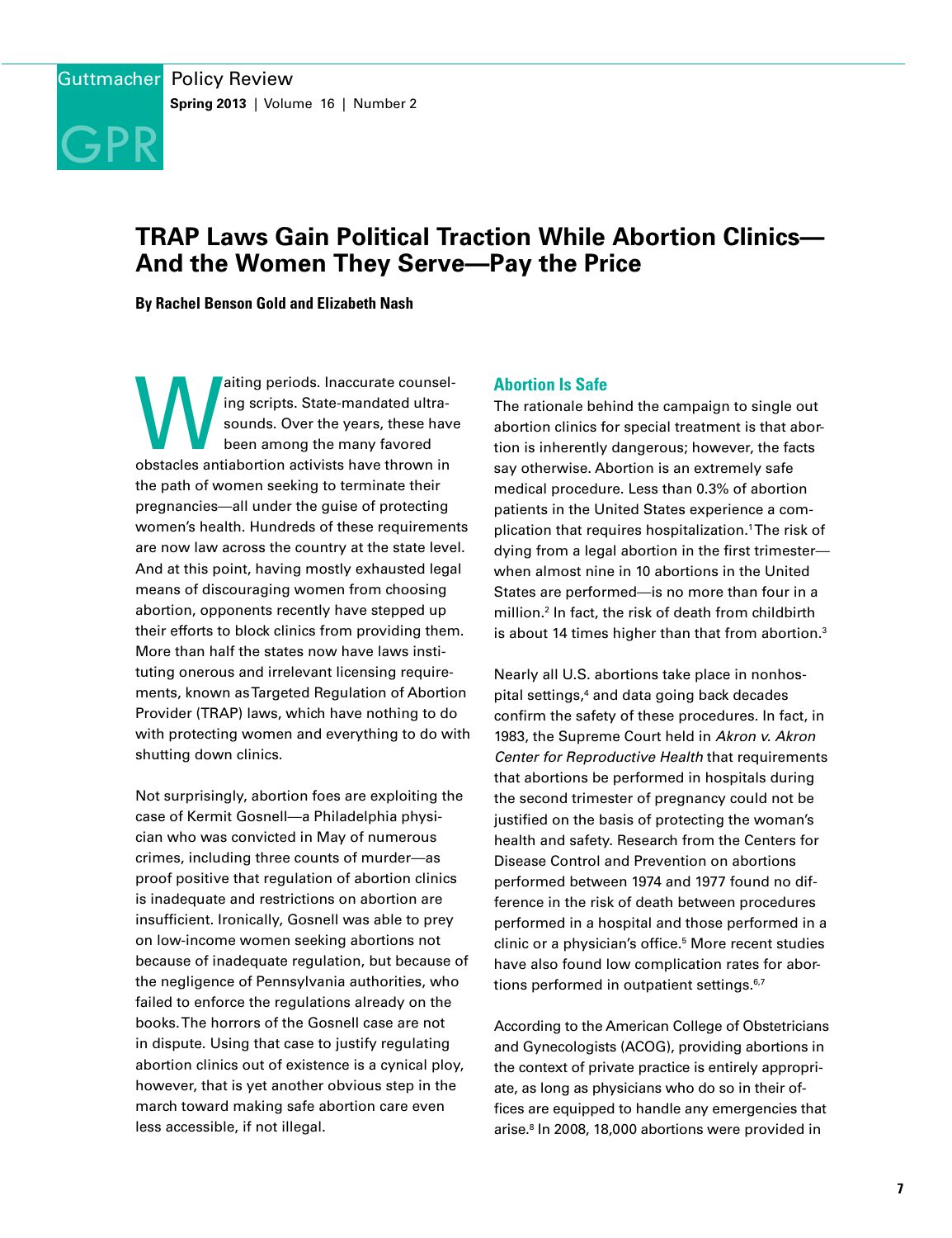physicians' offices in the United States.4 And beyond the United States, this question has arisen as well, leading the World Health Organization (WHO) to make clear that abortions can safely be performed not only in outpatient clinics, but also in physicians' offices.<sup>9</sup> WHO guidelines state that regulation of abortion providers and settings "should be based on evidence of best practices and be aimed at ensuring safety, good quality and accessibility."

One reason that the procedure is so safe in the United States is that providers have rigorously developed evidence-based standards to follow. The National Abortion Federation (NAF) first published its *Clinical Policy Guidelines* in 1996, which are updated annually using a process developed by a scientific advisor affiliated with the federal Agency for Healthcare Research and Quality.<sup>10</sup> The NAF standards are intended to provide a basis for ongoing quality assurance and include standards on a wide range of topics, such as infection prevention; use of antibiotics, analgesia and sedation; and treatment of complications. Adherence to the guidelines is a condition of membership; all members of the organization are assessed when they apply to join the organization and on a regular basis thereafter. Noting that "optimal management of abortion emergencies reduces morbidity," the NAF standards have detailed provisions relating to emergency care when needed. For example, they require that functioning equipment and medication be available onsite to handle emergencies. The guidelines also require protocols for the management of medical emergencies and emergency transport, and written and readily available directions for contacting external emergency assistance. Planned Parenthood Federation of America maintains similarly detailed requirements for affiliates offering abortion services.

# **States Rush In**

States have broad authority to regulate abortion providers as they regulate other health care providers to ensure safe and sanitary care. Using this authority, many states have long required that facilities where abortions are performed be licensed and undergo regular inspections to ensure that they are sanitary and safe and that

they are prepared to handle any emergency that should arise. For example, to be licensed, abortion providers in Maryland, according to state regulations, must have policies for such matters as preoperative testing and examinations, surgical procedures, postanesthesia care, discharge planning and emergency services.

In the years immediately following the Supreme Court decision in *Roe v. Wade,* several states moved to impose strict regulations on abortion clinics beyond those necessary to ensure patients' safety. Many such requirements were struck down by lower federal courts, so starting in the early 1980s, states moved on to other ways to restrict access to abortion, such as limiting public funding for abortions or requiring stateprescribed counseling and waiting periods. The focus on the clinics, as opposed to the abortion patients themselves, resurfaced in the 1990s and has gained steam in the past few years.

TRAP requirements are now in place in 27 states, where fully 60% of women of reproductive age live (see table).<sup>11</sup> Nearly all of these states apply the requirements to abortion clinics, although the definition of clinic varies from state to state. In 15 states, the requirements also apply to private physicians who perform abortions in their private practices. And in the most extreme application, 18 states impose the rules on facilities in which medication abortions are performed, even if surgical procedures are not offered on-site (see "Medication Abortion Restrictions Burden Women and Providers—and Threaten U.S. Trend Toward Very Early Abortion," Winter 2013).

Twenty-one states require abortion facilities or their clinicians to have unnecessary and burdensome connections to a local hospital. Most of these states require clinicians at abortion facilities to have admitting privileges or some type of alternative arrangement—depending on the state, either an arrangement with a physician who has privileges or an agreement with a local hospital, under which the provider may transfer patients in need of treatment. Several states require the abortion facility itself to have such an alternative arrangement in place. Three states take the extreme step of requiring physicians to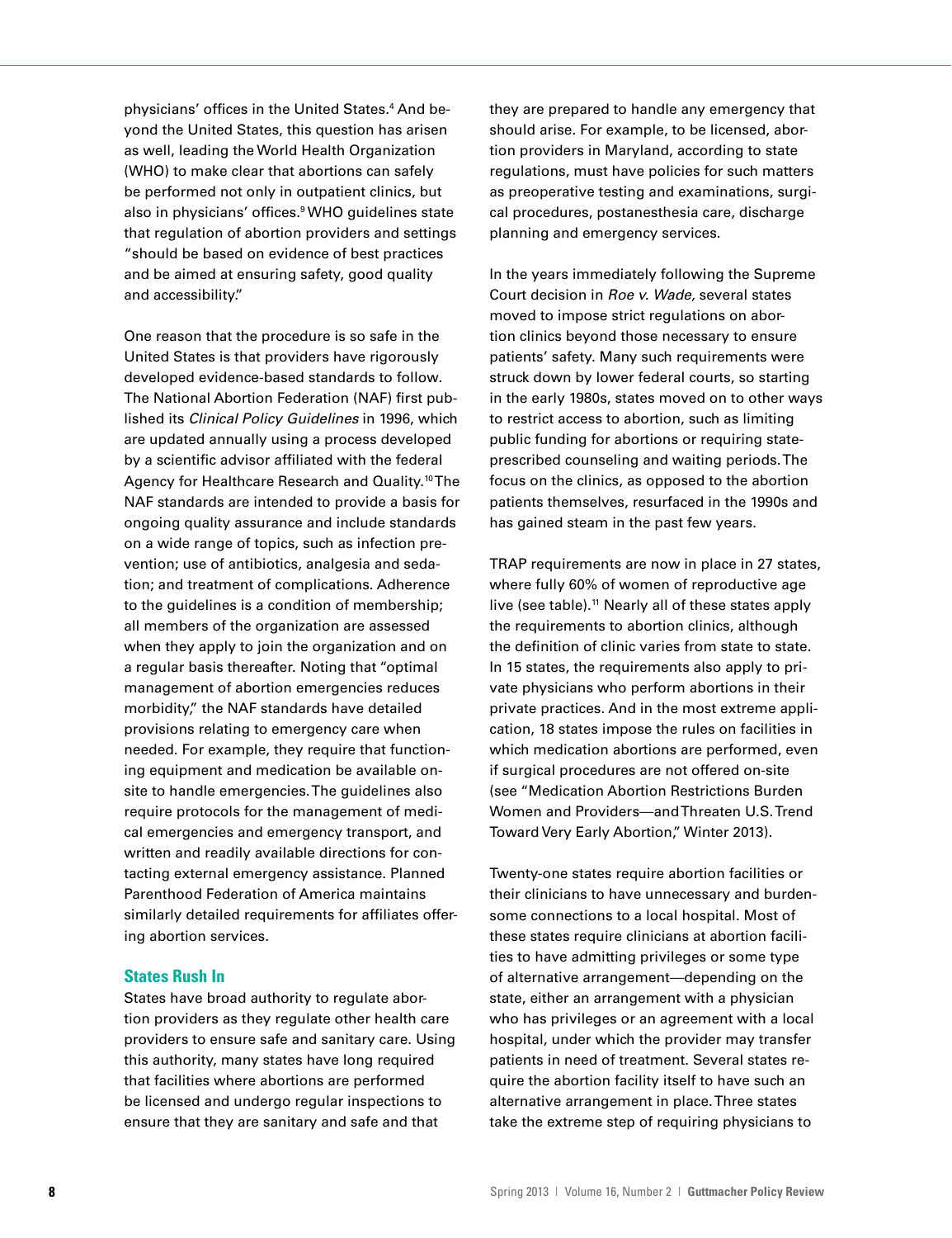# **TARGETED REGULATION OF ABORTION PROVIDERS**

|                       | <b>Regulations also apply to*</b> | <b>Required privileges and certification</b> |                               |                                       |                                                            | <b>Structural requirements</b>        |                               |                         |                         |
|-----------------------|-----------------------------------|----------------------------------------------|-------------------------------|---------------------------------------|------------------------------------------------------------|---------------------------------------|-------------------------------|-------------------------|-------------------------|
|                       | <b>Medication</b><br>abortion     | Private<br>doctor<br>offices                 | <b>Clinician must have</b>    |                                       |                                                            | <b>Facility must</b><br>have transfer | <b>Equivalent</b><br>to those | Procedure<br>room size  | Corridor<br>width       |
|                       |                                   |                                              | <b>Hospital</b><br>privileges | <b>Hospital</b><br>other<br>agreement | <b>OB-GYN</b><br>privileges/ certification/<br>eligibility | agreement<br>with hospital            | for surgical<br>centers       | specified               | specified               |
| <b>Alabama</b>        | Χ                                 | X                                            | $\ddagger$                    | X                                     |                                                            |                                       | X                             |                         | X                       |
| Arizona               | X                                 | X                                            | $\ddagger$                    | X                                     |                                                            |                                       | X                             |                         |                         |
| <b>Arkansas</b>       | $\overline{\mathsf{x}}$           | X                                            |                               |                                       |                                                            |                                       | X                             | $\overline{\mathsf{x}}$ |                         |
| <b>Connecticut</b>    |                                   |                                              |                               |                                       |                                                            |                                       | X                             |                         |                         |
| <b>Florida</b>        | $\overline{\mathsf{x}}$           |                                              |                               | $\overline{\mathsf{X}}$               |                                                            |                                       | X                             |                         |                         |
| <b>Illinois</b>       |                                   | X                                            |                               | X                                     |                                                            |                                       | $\overline{\mathsf{x}}$       | X                       | X                       |
| Indiana               |                                   |                                              |                               | $\overline{\mathsf{x}}$               |                                                            |                                       | X                             | X                       | X                       |
| <b>Kansas</b>         | X                                 | $\mathsf{X}$                                 | X                             |                                       |                                                            |                                       | X                             |                         |                         |
| Kentucky              | $\overline{\mathsf{x}}$           |                                              |                               |                                       |                                                            | X                                     | X                             |                         |                         |
| Louisiana             |                                   | X                                            |                               | X                                     |                                                            |                                       | $\overline{\mathsf{x}}$       | X                       |                         |
| Maryland              |                                   |                                              |                               |                                       |                                                            |                                       | X                             |                         |                         |
| Michigan              | X                                 |                                              |                               |                                       |                                                            | X                                     | X                             | X                       | X                       |
| <b>Mississippi</b>    | $\overline{\mathsf{x}}$           | X                                            | $\ddagger$                    | X                                     | X                                                          |                                       | $\overline{\mathsf{x}}$       | $\overline{\mathsf{x}}$ | $\overline{\mathsf{x}}$ |
| <b>Missouri</b>       |                                   |                                              |                               | $\overline{\mathsf{x}}$               |                                                            |                                       | $\overline{\mathsf{x}}$       |                         | X                       |
| <b>Nebraska</b>       | X                                 | X                                            |                               |                                       |                                                            | X                                     | $\overline{\mathsf{x}}$       | $\overline{\mathsf{x}}$ |                         |
| <b>North Carolina</b> | X                                 |                                              |                               |                                       |                                                            |                                       | X                             |                         | X                       |
| <b>North Dakota</b>   |                                   |                                              | $\ddagger$                    |                                       |                                                            |                                       |                               |                         |                         |
| <b>Ohio</b>           |                                   |                                              |                               |                                       |                                                            | X                                     | X                             |                         |                         |
| Oklahoma              | $\overline{\mathsf{x}}$           |                                              |                               | $\boldsymbol{\mathsf{X}}$             |                                                            |                                       | X                             | X                       |                         |
| Pennsylvania          |                                   | X                                            |                               | $\overline{\mathbf{x}}$               |                                                            | X§                                    | X                             | X                       | X                       |
| <b>Rhode Island</b>   | X                                 | X                                            |                               |                                       |                                                            |                                       | X                             |                         |                         |
| <b>South Carolina</b> | X                                 | X                                            |                               | X                                     | $**$                                                       |                                       | X                             |                         | X                       |
| <b>South Dakota</b>   | X                                 | $\overline{\mathsf{X}}$                      |                               |                                       |                                                            |                                       | X                             |                         | X                       |
| <b>Tennessee</b>      |                                   |                                              | $\overline{\mathsf{x}}$       |                                       |                                                            | X                                     | X                             | X                       | X                       |
| <b>Texas</b>          | X                                 | X                                            |                               | X                                     |                                                            |                                       | X                             |                         |                         |
| <b>Utah</b>           | X                                 | X                                            | $\overline{\mathsf{x}}$       |                                       |                                                            |                                       | X                             | X                       |                         |
| Virginia              | $\overline{\mathsf{X}}$           | X                                            |                               |                                       |                                                            | X                                     | X                             | X                       | X                       |
| Wisconsin             | X                                 |                                              |                               |                                       |                                                            | X                                     |                               |                         |                         |
| <b>U.S. TOTAL</b>     | 18                                | 15                                           | 3                             | 12                                    | 1                                                          | 8                                     | 26                            | 12                      | 12                      |

\*In most states, regulations apply to all abortion providers or apply to providers who perform or administer more than a small number of abortions. In Michigan and Missouri, requirements apply only to sites where abortion is the primary service. †Law has been enacted but is not yet in effect. ‡Law is temporarily enjoined pending a final decision in the courts. §Clinic must have agreement with physician who has privileges. \*\*Only an obstetriciangynecologist may provide abortions after 14 weeks of pregnancy. *Source:* reference 11.

have admitting privileges, providing them with no other options. In addition, Mississippi is the only state, so far, to require that physicians performing abortions either be a board-certified obstetrician-gynecologist or eligible for certification, and a legal challenge to that requirement is pending. That standard is clearly unnecessary, because abortion can safely be performed by a range of providers. Notably, the American Academy of Family Physicians includes first-trimester abortion training in its Curriculum Guidelines for Family Medicine Residents.12

Nearly all state TRAP laws and regulations require abortion facilities to meet standards crafted for ambulatory surgical centers, even though these centers provide more invasive and risky

procedures than abortion and use higher levels of sedation than commonly provided in abortion clinics. Virginia goes even further and requires clinics to meet standards based on those applied to hospitals. Several of these laws have extremely detailed requirements. For example, 12 states specify the size of procedure rooms and the same number specify hallway widths, often giving a minimum width well in excess of what is actually needed to accommodate a gurney to transport a patient in case of an emergency.

#### Mandating Links to Hospitals

Requiring links to hospitals does little to add to long-standing patient safeguards, but it can amount to granting hospitals effective veto power over whether an abortion provider can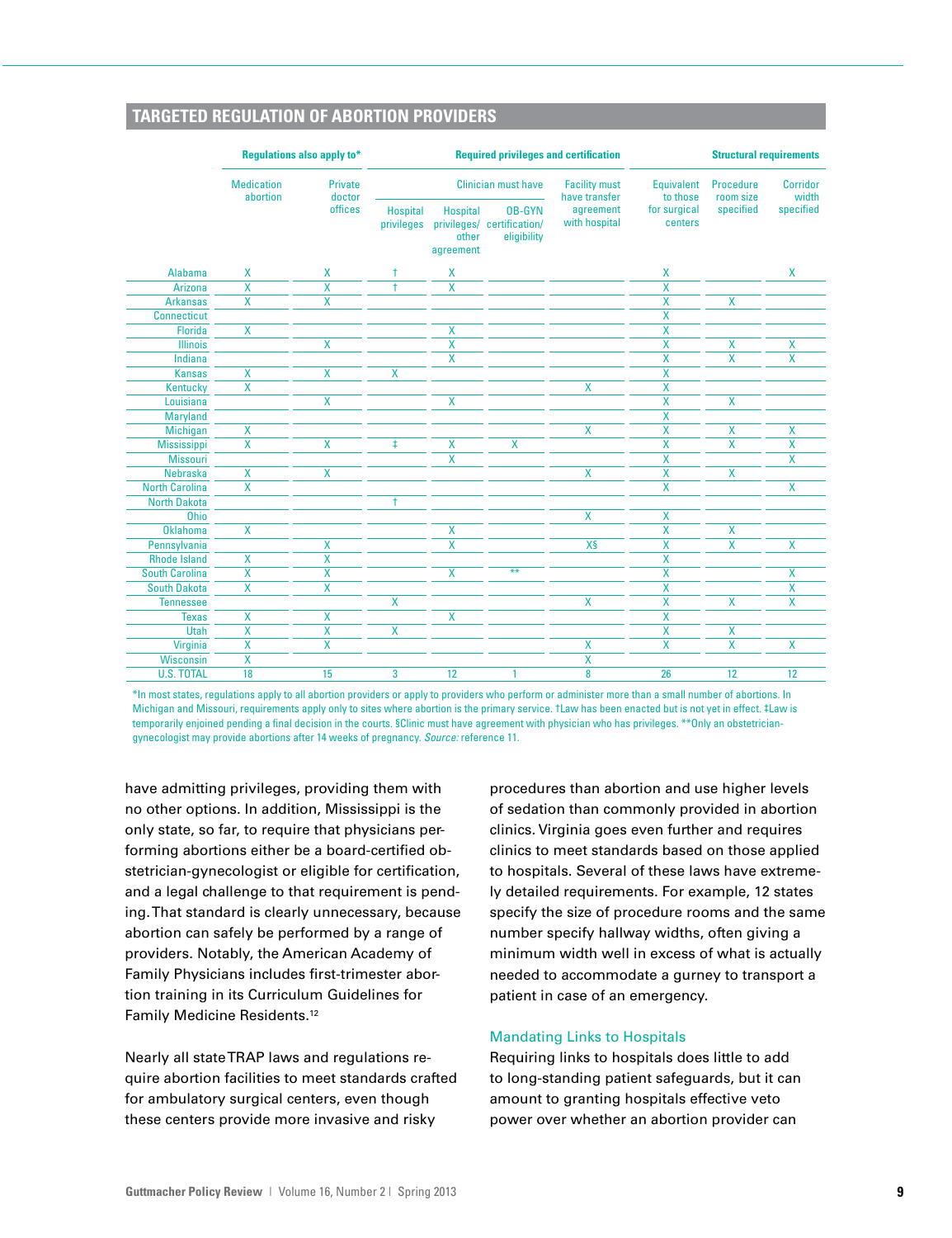exist. The federal Emergency Medical Treatment and Labor Act of 1986 (EMTALA), for example, already entitles individuals seeking care at nearly all hospitals to an appropriate examination and to either stabilizing treatment or a medically appropriate transfer, if an emergency need is identified. Because EMTALA already assures patients emergency care in the unlikely event of a serious complication following an abortion, the Virginia section of ACOG considers requiring specific agreements with individual hospitals "onerous and unnecessary."<sup>13</sup>

More specifically, supporters often assert that these requirements would allow abortion providers to provide ongoing care to patients in the case of a complication. But the realities of abortion provision belie that contention. In 2008, 10 states had five or fewer abortion providers.4 Moreover, similar to many other specialized medical services in the United States ranging from heart transplant centers to cancer treatment specialists, abortion services are concentrated in population centers; 97% of all nonmetropolitan counties have no abortion services whatsoever. An agreement secured by an abortion provider would likely be with a hospital close to where the provider is located. But a woman would likely be at home, potentially at a great distance from the abortion clinic, should a complication develop in the days following an abortion, so she would be likely to seek care from a hospital nearby, rather than from the facility with which the clinic has an agreement. This is especially true in a large, rural state such as Arizona, where abortion providers are available only in a handful of urban areas. According to Patricia Gross of Planned Parenthood Arizona, the distances mean that requiring a hospital agreement "serves no useful purpose."14

In addition, supporters of requiring admitting privileges assert that the requirement gives abortion providers some connection to the local area and, by extension, their patients—a type of connection that an out-of-state physician cannot easily establish. According to Barbara Whitehead, president of Mississippi Right to Life, "The purpose is to make certain that people don't just fly in once a week and perform abortions…and then

fly out, leaving young women to their own devices."15 But states already have adequate controls to protect patients served by physicians from out-ofstate. According to the Health Law Section of the American Bar Association, all states require that a physician who provides medical care to a patient be licensed to practice medicine in that state.16 Physician licensing is how states routinely ensure that patients receive care from qualified providers. To be licensed, physicians generally have to graduate from an accredited medical school, have passed a licensing exam and have some level of post–medical school training, generally in an accredited residency program.

Requiring admitting privileges does little, if anything, to add to these existing patient protections. But it does establish a requirement that is very difficult, and in some cases impossible, for providers to meet. Often, hospitals condition privileges on physicians admitting a certain number of patients per year. For example, Detroit Medical Center requires 10 admissions a year and Stanford Hospital requires three.<sup>17,18</sup> Physicians practicing in abortion clinics may well be unable to meet these quotas, because they rarely need to admit patients.

In practice, requiring admitting privileges effectively gives hospitals a veto power over abortion providers, and proponents of these kinds of restrictions know it and count on it. As Lester "Bubba" Carpenter—a member of the Mississippi House of Representatives—said, "Anybody here in the medical field knows how hard it is to get admitting privileges to a hospital."<sup>19</sup> Moreover, at the time he signed Mississippi's TRAP bill into law in 2012, Gov. Phil Bryant (R) declared "Today you see the first step in a movement to do what we campaigned on.…to try to end abortion in Mississippi."15 The state's lieutenant governor, Tate Reeves, echoed that sentiment, declaring that the bill "should effectively close the only abortion clinic in Mississippi. This is a strong bill that will effectively end abortion in Mississippi."20

The lawmakers' predictions panned out, leaving the state's lone remaining abortion clinic to fight for its survival in the courts. According to Michelle Movahed of the Center for Reproductive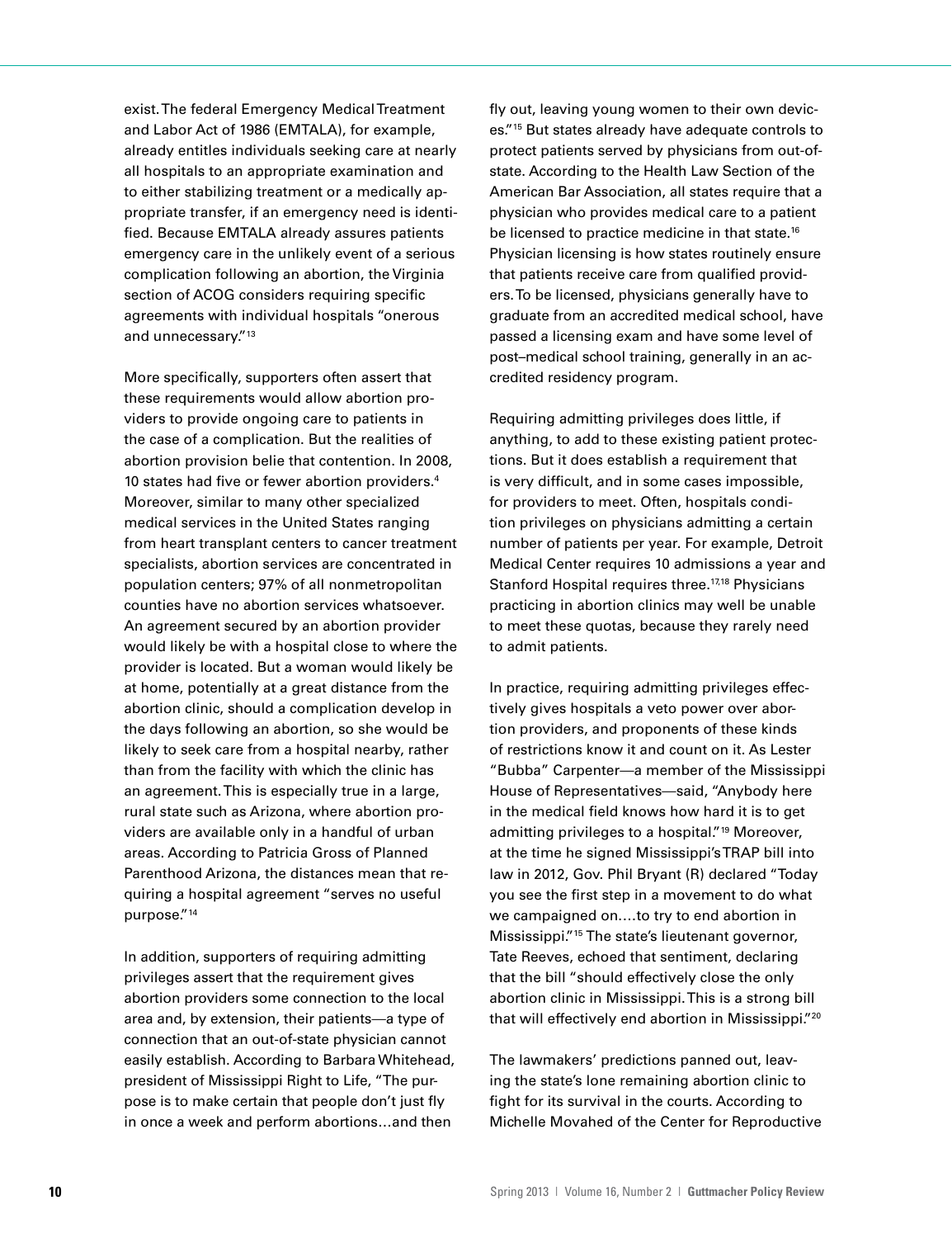Rights, one of the clinic's attorneys, all seven local hospitals refused to grant privileges to the clinic's physicians:

One hospital said it was a closed medical staff, so you could not apply for privileges unless you were already on the faculty. Another hospital said you could get an application only if… you got a letter from another doctor already on the medical staff of the hospital…and none of the doctors would provide that letter. The other five hospitals allowed the doctors to apply. But apparently, in the denial letters, they said they stopped reviewing the applications. They didn't even consider the merits, because of hospital policies concerning abortion and because of their concern about the effect on relationships in the community of granting privileges to the doctors.15

 As a result, the clinic missed the January deadline to comply with the law. However, on April 16, a judge blocked enforcement of the law while he considers the merits of the clinic's case, and a hearing on the case is scheduled for August.

## Setting Superfluous Facility Requirements

Nearly all TRAP laws dictate that abortions need to be performed at sites that are the functional equivalent of ambulatory surgical centers, or even, in a few cases, hospitals. Proponents' claims notwithstanding, these laws cannot be justified as protecting patients' health and safety; however, similar to the mandatory hospital linkages, they do set standards that are extremely difficult for providers to meet.

Because of new requirements in Pennsylvania that became effective in 2012, for example, Planned Parenthood Southeastern Pennsylvania needed to comply with pediatric care requirements, even though these situations are unlikely to arise in an abortion setting, according to CEO Dayle Steinberg.<sup>21</sup> The agency also needed to undertake myriad physical plan upgrades, including installing hands-free sinks, replacing flooring and upgrading the HVAC system at its two abortion sites—all at a cost of over \$400,000.

Planned Parenthood of Western Pennsylvania faced similar issues related to sinks, ceilings, flooring and ductwork, according to CEO Kimberlee Evert.22 Evert estimates the total cost of compliance to the agency was about \$350,000.

Evert also noted that some of the rules apply not just to the medical facilities in a building, but to the building as a whole. As a result, all of the building's tenants must, for example, inspect fire extinguishers monthly (rather than annually, as previously required) and replace light fixtures that use dimmer switches (which are banned under the rules). These requirements put abortion providers in an untenable position of needing to secure compliance by all the tenants in a building, without having any leverage to be able to do so. This leaves other tenants needing to incur remodeling expenses even though, according to Evert, "they may not have the capacity or feel it's their responsibility." As Evert put it, "unless you own the building and you are the only tenant in it, you could easily get blocked. It gives the other tenants in a building veto power."

The situation is similar in Virginia, which, in 2012, implemented rules requiring abortion providers to meet standards based on those for hospitals, even though the state's ACOG chapter called them unnecessary to protect patient safety.<sup>13</sup> The new rules mandate dimensions for procedure rooms and corridors, specify requirements for the ventilation system and place requirements outside the facility itself, including specifications for the parking lot and covered entrances. Already one of the state's abortion clinics has been forced to close as a result, and the state department of health estimates that the total cost of compliance statewide will approach \$15 million—likely, an average cost of \$700,000–969,000 per site.23

## **Abortion Is the Real Target**

Promoting health and safety—including in clinic settings and practices—is a fundamental rationale for states having a role in licensing any health care facility. For example, regulations in South Carolina say that "health licensing has the ultimate goal of ensuring that individuals…are provided appropriate care and services in a manner and, in an environment that promotes their